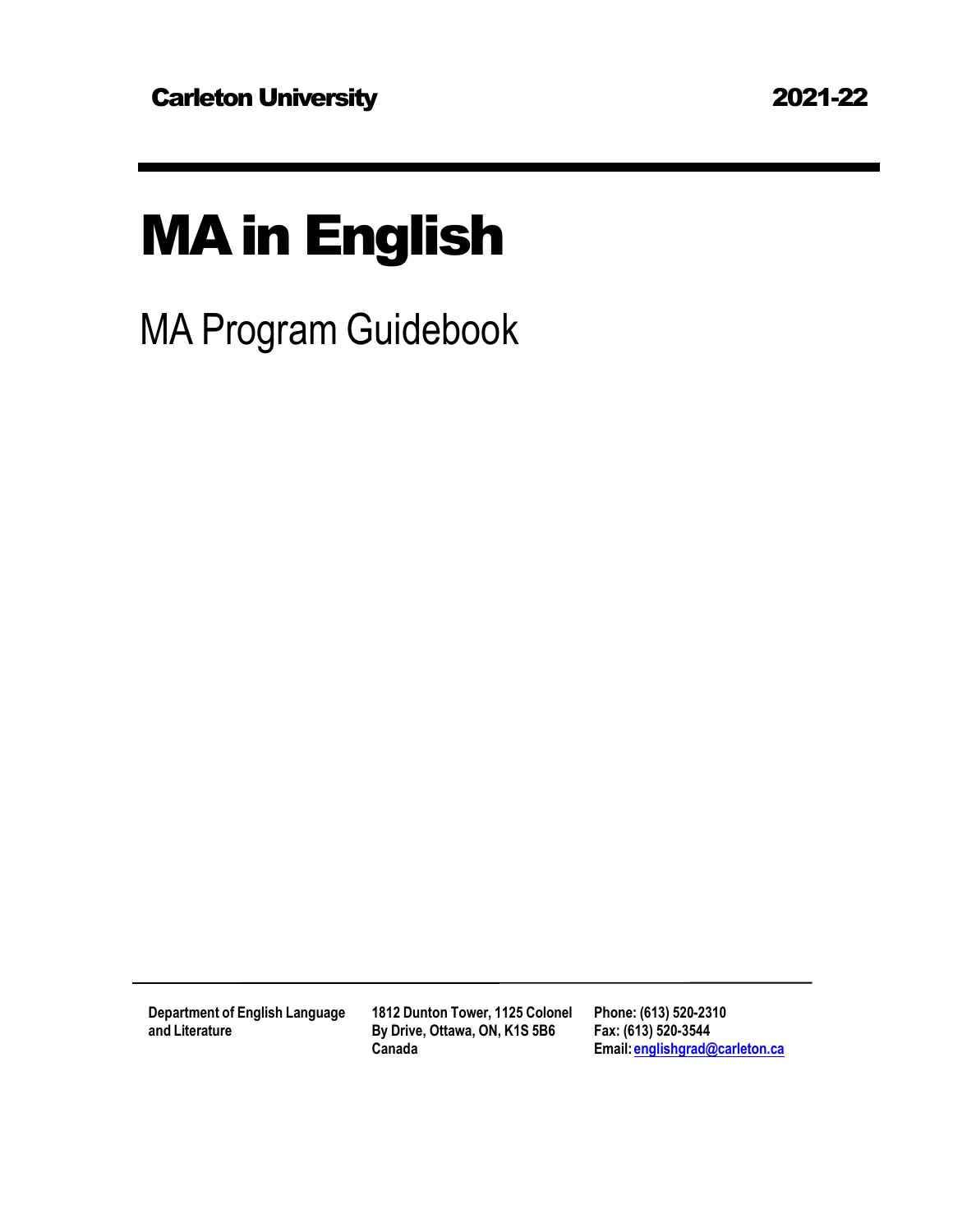# Contents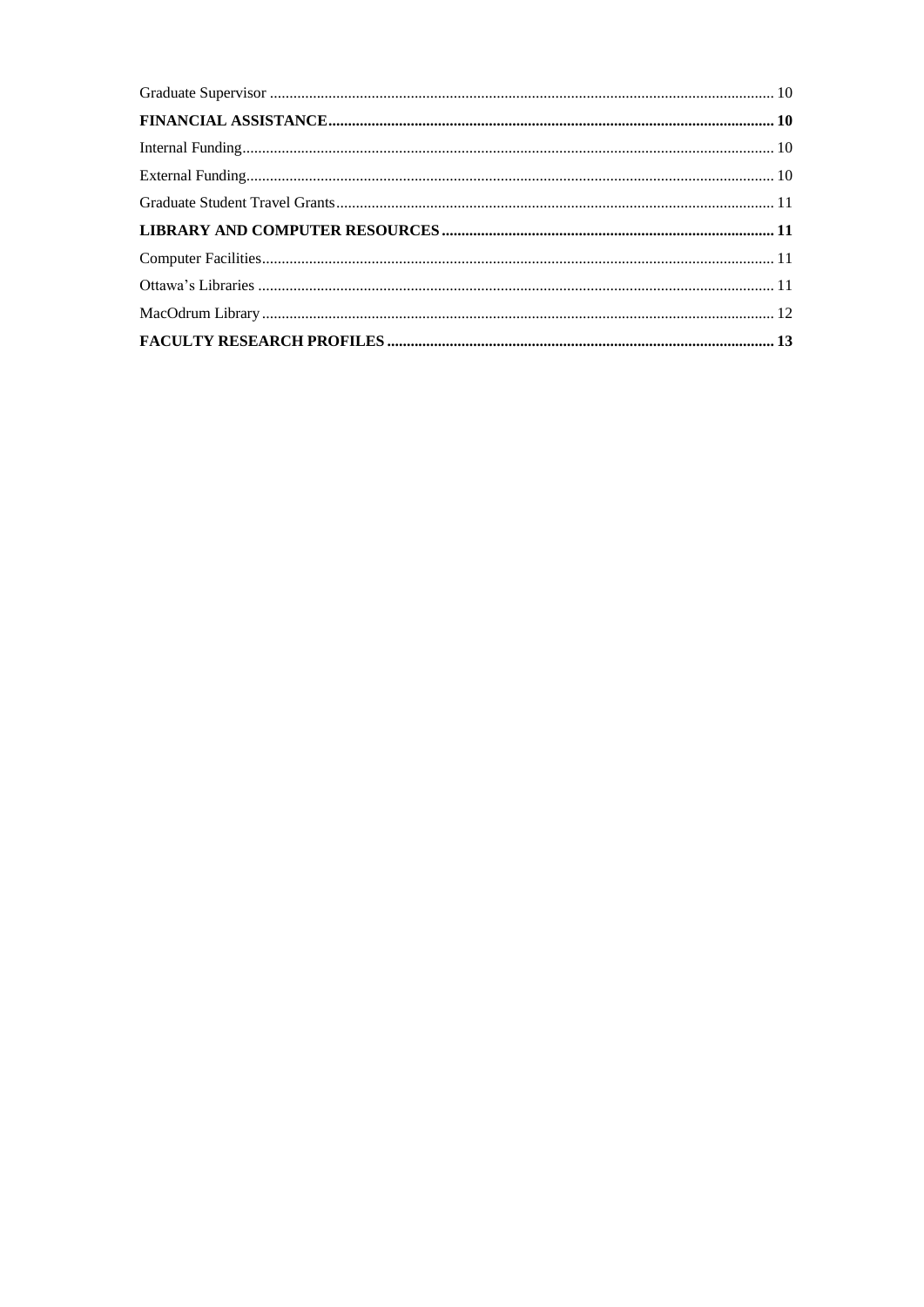## <span id="page-3-0"></span>**INTRODUCTION**

In choosing to do an MA at Carleton, you have made a great decision. The MA offers students the chance to check out the challenges and expectations of graduate school in a collegial and stimulating environment. The program effectively prepares students for PhD programs in English literature and may serve as a conduit to our own PhD, which is unique in Canada for its commitment to fusing archival investigation into manuscript, print, and digital cultures with theoretical inquiry into literary and social production. For those who do not want to pursue a PhD, the MA degree gives a competitive edge in the job market, whether in business, the government, or non-profit sector—in areas as diverse as publishing, human resources, communications, public relations, and marketing. It also gives an academic advantage to students applying for further professional qualifications and training in teaching, journalism, law, and library science.

## <span id="page-3-1"></span>*Purpose of this Guidebook*

This guidebook is designed to be a comprehensive introduction—in a readable format to Carleton's MA program in English. In addition, this handbook is **not** a substitute for the [Graduate Calendar,](https://calendar.carleton.ca/grad/) which governs Carleton University's graduate programs.

Students are responsible for familiarizing themselves with the general information, rules and regulations of Carleton University, as well as the specific requirements of their program. Any questions may be directed to the Graduate Administrator.

## <span id="page-3-2"></span>**DESCRIPTION OF THE MA PROGRAM**

The Master's degree in English literature is typically completed through coursework within three consecutive terms over a period of twelve months. The general goal of the program is twofold: to furnish students with a panoramic overview of the discipline's varied and shifting terrain and to help them develop a research focus in their current studies. Toward that first end, the program's range of courses enables students to grapple with the leading issues and debates centered on literatures in English from all historical periods and many parts of the globe. The department's courses introduce a variety of theoretical and methodological approaches, which challenge assumptions about ideas, literary texts, and authors in order to illuminate the political implications of language and to interrogate the racial, gender, and class ideologies underlying representation. ENGL 5005, the required Proseminar that is offered every fall, allows students to step back from their other courses to see the big picture by mapping out the history and contemporary state of English Studies from disciplinary and professional perspectives. ENGL 5005's classes on research methods as well as its workshop on crafting an OGS and SSHRC proposal also assist students in sharpening a focus on a particular field or topic in English Studies.

In order to help develop a research focus, the MA encourages students to select a cluster of courses converging on a historical period, geography, or theme. Students may also take up to one full credit of courses in other departments, in consultation with the Graduate Supervisor, so that their research can benefit from inter- and multi-disciplinary insights. For this reason, the English department courses are regularly cross-listed with other departments, including but not limited to Canadian Studies, Film Studies, Cultural Mediations, History, and Women's and Gender Studies. Depending on how advanced their research focus is, a student can also opt to write a research paper (MRP) or a thesis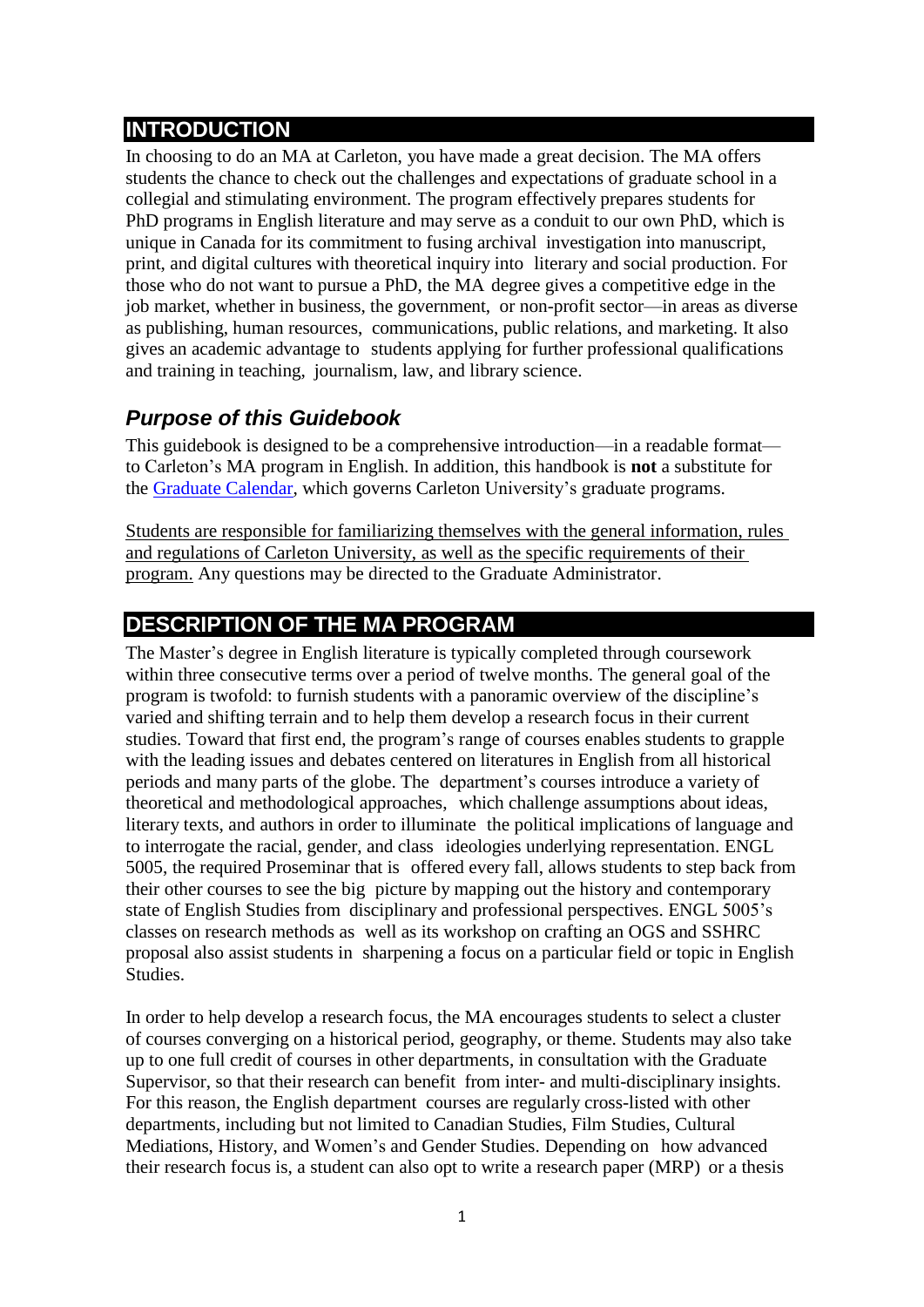instead of strictly doing coursework, with the Graduate Supervisor's approval.

## <span id="page-4-1"></span><span id="page-4-0"></span>**REGISTRATION** *Conditional Acceptance*

Your offer of admission may include one or more conditions. Please review your offer by logging into Carleton Central. Usually, the condition pertains to submission of official transcripts, proof of citizenship, if applicable, and/or other original documents, to the Faculty of Graduate and Postdoctoral Affairs (FGPA). You must satisfy the condition(s) on your offer before you can register in courses. Please contact the Graduate Administrator with any pertinent questions.

## <span id="page-4-2"></span>*Consultation Stage Before Registration*

Carleton's English department strives to assist students in selecting the best possible courses to support the development of their individual research programs. All students must consult the Graduate Supervisor before registering for courses as well as adding or dropping them. Moreover, by consulting with the Graduate Supervisor, students avoid further unforeseeable difficulties related to course registration and program status.

Consultation with the Graduate Supervisor must take place before registration. You may discuss your program either in person or by phone. You will receive an email about registration and other pertinent topics, which will include an invitation to schedule a consultation with the Graduate Supervisor.

## <span id="page-4-3"></span>*Continuous Registration*

As a graduate student, you must maintain continuous registration in the program (fall, winter, summer). This includes students who are writing a thesis (ENGL 5909) or a research essay (ENGL 5908). Once registered in either ENGL 5909 or ENGL 5908, all students must maintain continuous registration until the thesis or research essay is completed. If you plan to do a thesis and have obtained approval from the Graduate Supervisor, then you must register in ENGL 5909 for your first term and each term thereafter. If the requirements of your Teaching Assistantship/Scholarship or student visa require that you be registered full time, either ENGL 5909 or ENGL 5908 can satisfy this requirement on its own in the third term of study (usually Summer) and thereafter. If you are receiving a portion of your scholarship money in the Spring/Summer Term, you must be registered full time; scholarships cannot be deferred.

## <span id="page-4-4"></span>*Full-Time and Part-Time Status*

According to regulation 7.9 of the [Graduate Calendar:](https://calendar.carleton.ca/grad/gradregulations/)

Full- or part-time status is established at the time of admission to a program. Graduate students admitted and registered as full-time students will be required to continue in and complete their program as full-time students, and will be assessed full-time fees for the duration of their program. Graduate students admitted and registered as part-time students will be required to continue and complete their program as part-time students, and will be assessed part-time fees for the duration of their program.

A part-time graduate student will not register in more than 1.25 credits per term,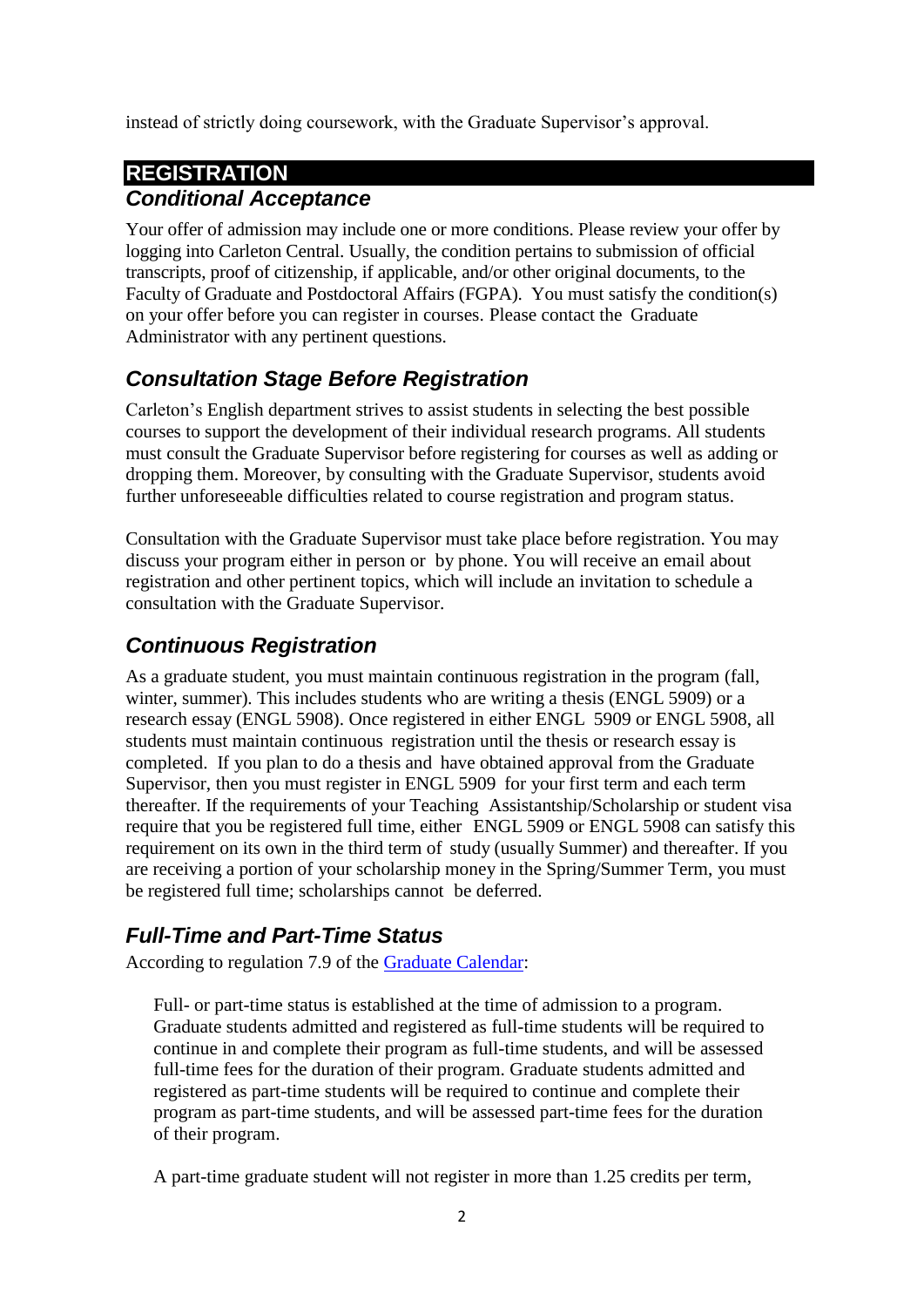including audit courses.

Students wishing to change their status from full-time to part-time should contact the Graduate Administrator.

Please consult the [Graduate](https://calendar.carleton.ca/grad/gradregulations/) Calendar, which in matters of all rules, regulations, and policies, is the final authority.

## <span id="page-5-0"></span>*Academic Standing*

A grade of B- or better must normally be obtained in each course credited towards the master's degree. For more information on academic standing please refer to regulation 11.2 of the [Graduate Calendar.](https://calendar.carleton.ca/grad/gradregulations/)

#### **Further General Regulations:**

Please consult the [Graduate Calendar](https://calendar.carleton.ca/grad/gradregulations/) for all general regulations, governing Carleton's graduate programs.

#### <span id="page-5-2"></span><span id="page-5-1"></span>**THE PROGRAM** *The Three Streams*

The MA program has three different streams: coursework, research essay, or thesis. Most students will enroll in the coursework stream, which offers the widest exposure to the various subfields of the discipline. Students who wish to enroll in the Research Essay (ENGL 5908) or Thesis (ENGL 5909) streams may do so only with the prior approval of the Graduate Supervisor. Before discussing your program preferences with him or her, you should consider carefully each of the three streams.

#### **The Coursework Stream**

The coursework stream offers you the broadest exposure not only to the field of English literature, but also to our faculty and your fellow classmates. Most universities, including those with established PhD programs, have already made the coursework MA the standard choice. This option also results in a transcript with more area coverage and more final grades, both factors that will help any future applications to doctoral or professional programs.

Students who enroll in the coursework stream have a better chance of completing their degrees in three terms (12 months). On average, these students usually complete the degree more quickly than students writing a research essay, who in turn finish more quickly than those who enroll in the thesis option. Please consider that the longer you take to complete your degree, the more money it will cost you in tuition and living expenses.

#### **The Research Essay Stream**

The topic for a research essay typically evolves out of a student's coursework and is designed to be written under the supervision of a faculty member—with both expertise and an interest in the student's topic—and a second reader. It is not the English department's responsibility to supply a supervisor for students in this program stream; rather, it is each student's responsibility to find a faculty member ready and willing to supervise their chosen topic. All research essay topics and supervisors must be ratified by the Graduate Supervisor. Students who are admitted into this stream normally will enter the program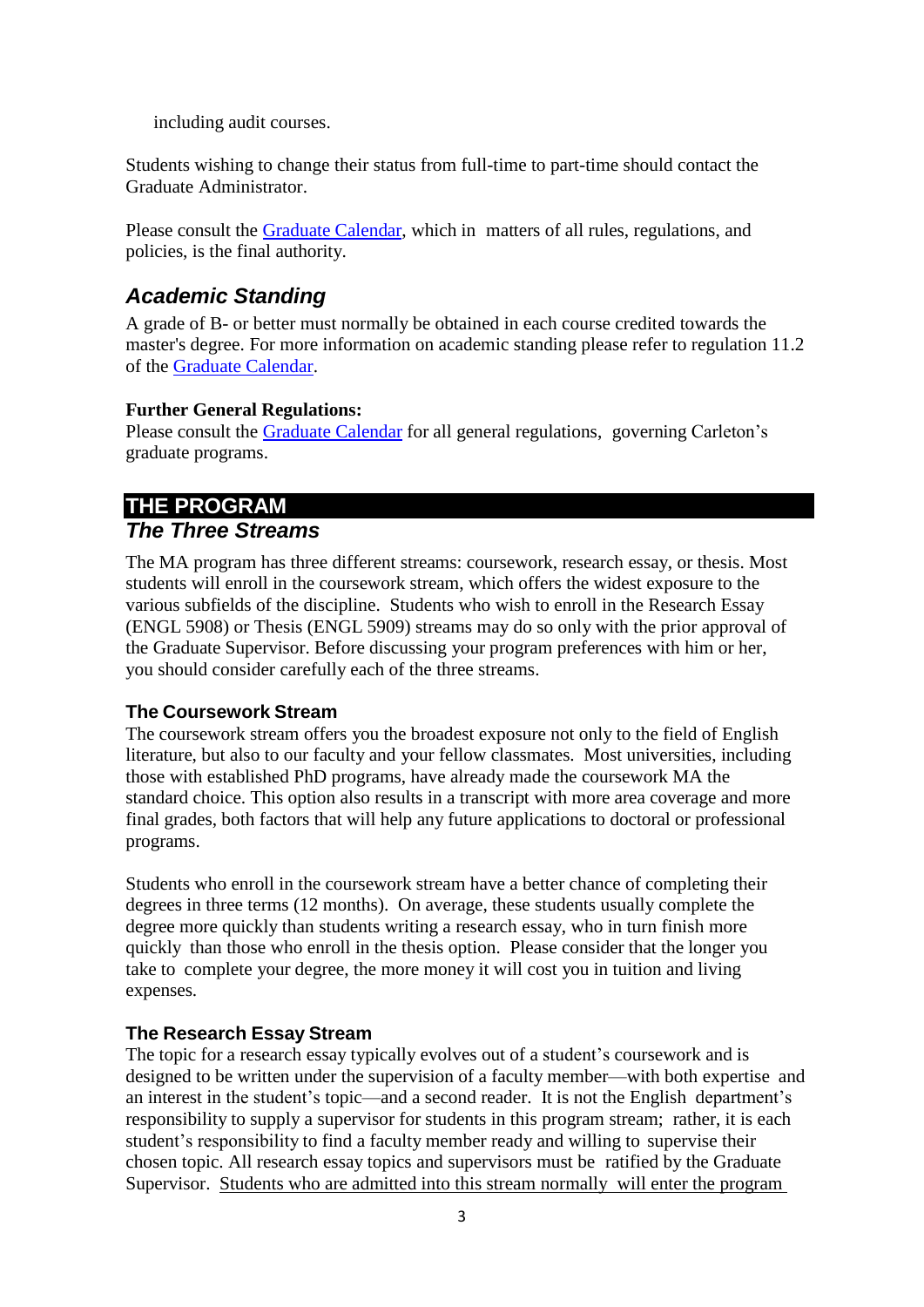with a GPA of 10.5 or higher; they must also demonstrate substantial progress by a predetermined date in the Winter Term. Those students who cannot demonstrate such progress will be automatically transferred to the coursework stream for their remaining credits.

#### **The Thesis Stream**

The thesis stream is typically reserved for students who have, prior to entering the program, already completed a substantial amount of background research into their chosen topics and secured a faculty supervisor. Students who are admitted into this stream normally will enter the program with a GPA of 11.0 or higher; they must also demonstrate substantial progress by dates in the Fall and Winter Terms, which are to be determined by the Graduate Supervisor. Those students who cannot demonstrate such progress will be automatically transferred to the coursework stream for their remaining credits. All thesis topics and supervisors must be ratified by the Graduate Supervisor.

For information on program requirements (including the three streams and specializations) visit <https://calendar.carleton.ca/grad/gradprograms/english/>

## <span id="page-6-0"></span>*Course Load*

Each of the three streams (with specialization, if applicable) totals 4.5 credits, with each course equaling .5 credits; the thesis, ENGL 5909, equaling 2.0 credits; and the research essay, ENGL 5908, equaling 1.0 credit. Students are required to take at least one course from the period before 1800 and one course from the period after 1800 to fulfill their requirements for the M.A. The recommended registration for the first two streams has the following pattern:

- 4 courses in the Fall Term, including ENGL 5005 (M.A. Proseminar) (2.0 credits)
- 3 courses in the Winter Term (1.5 credits)
- 2 courses or a Research Essay in the Summer Term (1.0 credit)

The compulsory Proseminar (ENGL 5005), offered only in the Fall Term, has been designed to make minimal demands on your reading and writing time, while giving you guidance and the skills necessary for succeeding at the graduate level. This course is graded as Satisfactory/Unsatisfactory.

The following table, which compares the three streams, shows the registration make-up for each term:

| <b>Stream</b> | Fall                   | Winter           | <b>Summer</b> |
|---------------|------------------------|------------------|---------------|
| Coursework    | 5005, 5xxx, 5xxx, 5xxx | 5xxx, 5xxx, 5xxx | 5xxx, 5xxx    |
| Research      | 5005, 5xxx, 5xxx, 5xxx | 5xxx, 5xxx, 5xxx | 5908          |
| Essay         |                        |                  |               |
| Thesis        | 5005, 5909, 5xxx, 5xxx | 5909, 5xxx, 5xxx | 5909          |

#### <span id="page-6-1"></span>*Course Selection*

5000-level courses should form the core of your program. Not all of the courses listed in the [Graduate Calendar](https://calendar.carleton.ca/grad/courses/) are offered in a given year.

Please consult the English department's website [at](http://www.carleton.ca/cu/programs/sched_dates/) [https://carleton.ca/english/courses/](http://www.carleton.ca/cu/programs/sched_dates/) for course offerings. Your course credits may be supplemented by drawing on courses from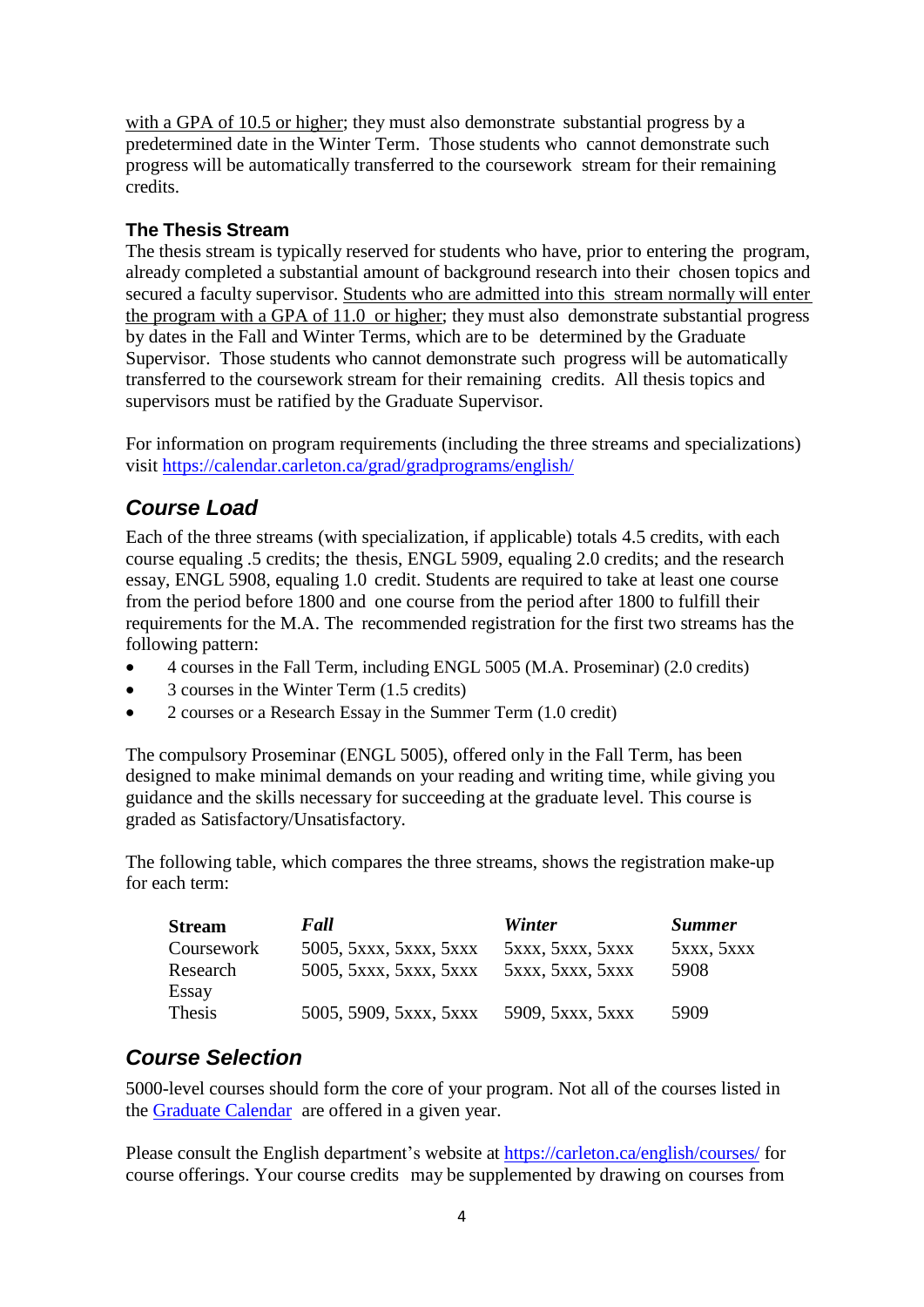the following sources:

- 1. Where our graduate offerings do not satisfy important needs or interests, you may take up to 1.0 credit (or 2 half courses) at the 4000 level. These courses are generally restricted enrolment seminars, open to Honours students in the final year of their program; some are lecture courses, which may also be acceptable in certain instances. Consult the Graduate Supervisor on the appropriateness of any course to your long-range ambitions, critical approach, need to fill gaps, or desire for a concentration in a particular period, nationality or genre. **Carleton graduates may not repeat courses taken at the fourth year for graduate credit.** For detailed descriptions on fourth-year courses, please consult the departmental website.
- 2. An agreement between Carleton University and the University of Ottawa allows a graduate student registered at Carleton University to take certain courses at University of Ottawa if approved by the student's department. Departmental information and course listings are available at the following site: [https://www.uottawa.ca](https://www.uottawa.ca/) Carleton students must obtain the Graduate Supervisor's prior approval before registering in courses at the University of Ottawa.
- 3. With the Graduate Supervisor's prior approval, you may take graduate-level courses, up to 1.0 cr, in another department or discipline that complements or enriches your interests and plans.
- 4. In rare circumstances, the English department may permit tutorial courses in areas not covered by the listed course offerings. Please contact the Graduate Supervisor for more information.

#### **Further General Regulations:**

Please check the [Graduate Calendar](https://calendar.carleton.ca/grad/gradregulations/) for all general regulations governing Carleton's graduate programs.

## <span id="page-7-0"></span>**ENGL 5005: MA SEMINAR**

All MA students are required to take in the Fall Term ENGL 5005: MA Seminar. This course provides students with a general overview to English Studies in order to facilitate their success at the graduate level. To that end, individual classes will address current debates and practices within both the discipline and profession of English Studies. As a Proseminar, the course considers the overarching boundaries of this discipline and elucidates the professional duties carried out by the academic/student. It encourages lively discussion on pragmatic issues affecting students in their studies and their teaching assistantships. It also makes available resources, strategies, and guidance necessary for helping students see their way through and beyond the MA.

Three main categories organize the subject matter of weekly meetings: the discipline, the profession, and research methods. Under the first category, the Proseminar examines the issues central to English Studies today, traces the history and current state of the discipline, and reviews the latest methodologies and interdisciplinary approaches to literature. Under the second, it assists students in navigating professional matters, for example, grading essays, crafting grant proposals, and understanding employment and academic opportunities available to graduates. Finally, under the third category, it points to electronic and print resources and raises strategies integral to conducting research at the graduate level.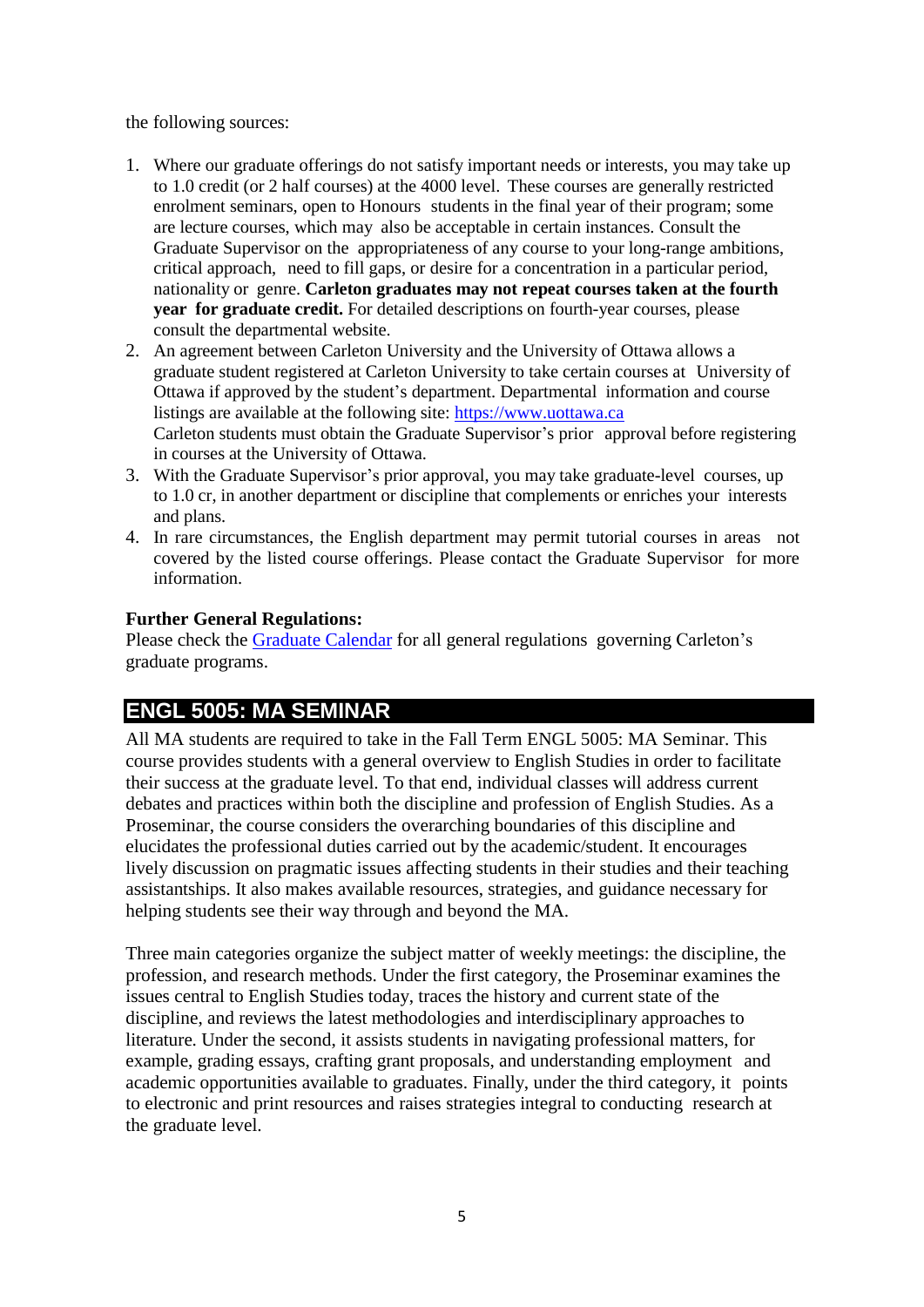# <span id="page-8-0"></span>**ENGL 5908: THE RESEARCH ESSAY**

## <span id="page-8-1"></span>*Introduction*

The goal of ENGL 5908 is to familiarize the student with the research activity necessary for composing a journal article. ENGL 5908 accordingly results in the production of a scholarly essay of a length roughly commensurable with periodical publication and concludes with a peer-review process in the form of an oral examination. Two faculty members read the essay and examine the student in the oral. The research essay must present a coherent and intelligent scholarly argument supplemented by appropriate historical, theoretical, and critical contextualization.

## <span id="page-8-2"></span>*Pre-Registration Process*

Full-time students who want to register for ENGL 5908 in the Summer Term must complete a proposal form by March 31, at the latest. The student must identify a faculty member who will be interested in and committed to supervising him or her. The form primarily involves the composition of a research proposal, which both supervisor and examiner must read and discuss with the student. Once the supervisor and examiner have both signed the form and have settled on due dates for the first and final drafts, then the form can be submitted to the Graduate Supervisor for approval.

## <span id="page-8-3"></span>*Format of Essay*

The research essay should be no longer than 10,000 words and no less than 7,500 words. Its documentation must conform to the requirements of the *MLA Style Manual*. It must have a bibliography entitled "Works Cited" or, if appropriate, "Works Cited and Consulted." This bibliography will identify the texts that the student is responsible for in the oral examination.

## <span id="page-8-4"></span>*Oral Examination*

The student must submit a copy of the essay to the Graduate Supervisor and the Graduate Administrator at least two weeks before the desired date of the oral examination. Students failing to be examined by the last day for course changes in the term following their registration in ENGL 5908—in most cases the Fall Term—will need to re-register.

The oral examination is held in the departmental boardroom, on the  $18<sup>th</sup>$  floor, on a date arranged by the Graduate Administrator. It is chaired by the Graduate Supervisor who oversees the questions asked by the supervisor and the second reader. These two examiners will base their questions on the student's written text and bibliography. Because the ENGL 5908 grade primarily reflects the evaluation of the essay, the evaluation of the oral examination will not lower the overall grade but can boost it. The research essay is given a letter grade.

## <span id="page-8-6"></span><span id="page-8-5"></span>**ENGL 5909: THESIS** *Introduction*

The MA thesis constitutes independent work undertaken with the advice and supervision of an experienced scholar. The goal of ENGL 5909 is to familiarize the student with the research activity necessary for composing a short graduate monograph, traditionally a miniature version of a dissertation. As with a dissertation, the thesis will be defended at an oral examination. Upon completion, it will be examined by a board of at least four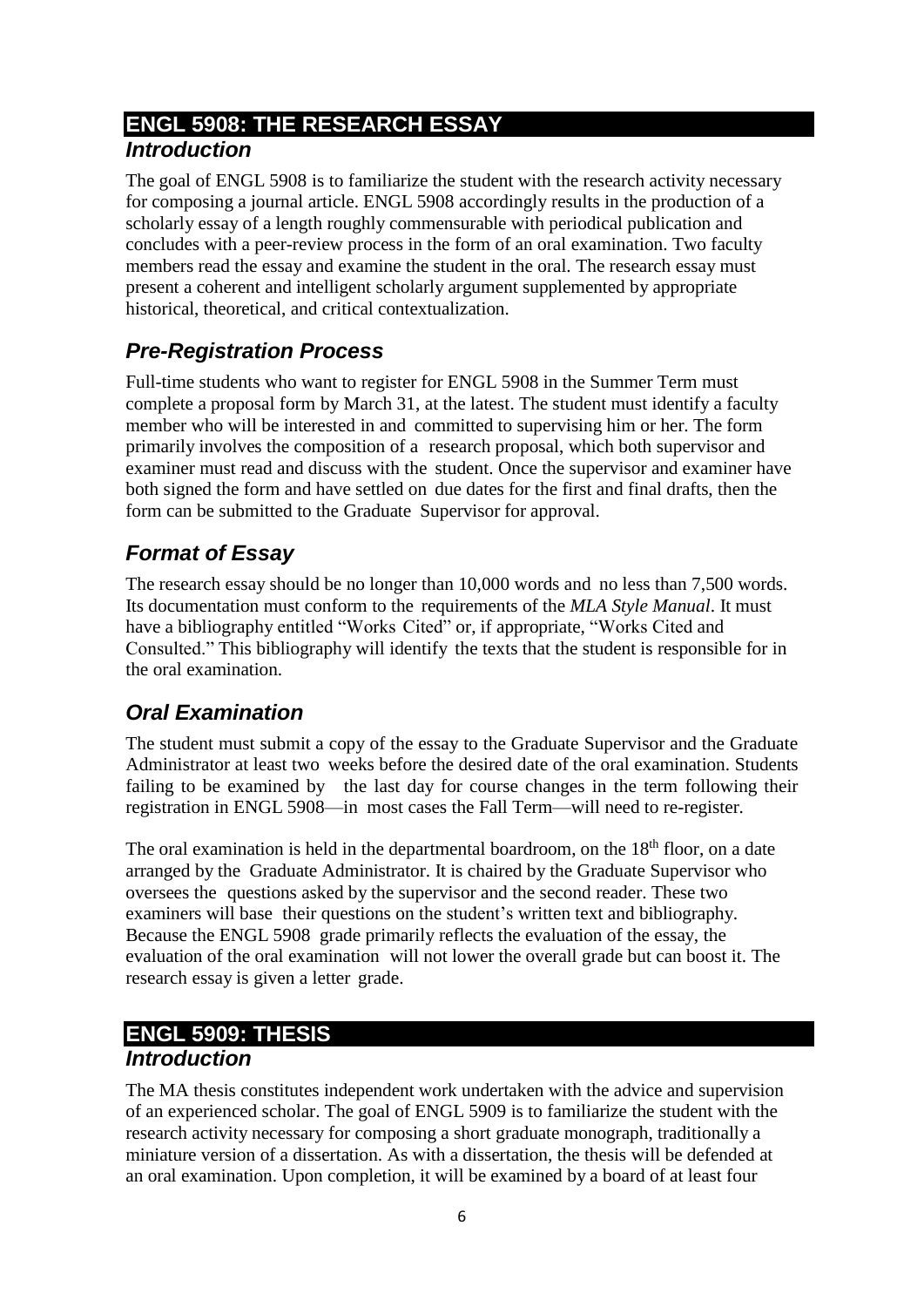faculty members. The thesis must communicate the results of successful scholarly research in an organized and systematic manner with a coherent and intelligent argument. The bibliography for the thesis should represent a thorough acquaintance with recent scholarship on the topic. Guidelines for the preparation of graduate theses and information on the procedures for examination of graduate theses are available at https://gradstudents.carleton.ca/thesis-requirements/. Students and supervisors should read these carefully.

### <span id="page-9-0"></span>*Registration Process and Prospectus*

A full-time student interested in writing a thesis normally registers in ENGL 5909 in the first term of the MA program. The student should begin consulting with the supervisor as soon as possible. Before the end of the first term, the student should submit a prospectus of at least 500 words and a bibliography between two and five pages in length. This prospectus will be the outcome of discussions in regular meetings with the supervisor.

The prospectus will provide a thesis statement, a description of the approach, and an outline of the main arguments. If for any reason either the prospectus or the student's performance at meetings is considered unsatisfactory, the student may be required to switch to the coursework stream. **ENGL 5909 is a three-term course**. A student, once enrolled, must maintain continuous registration until they have submitted the final copies of the thesis post oral examination.

## <span id="page-9-1"></span>*Specifications*

The main text of the thesis should be no less than 17,500 words, and no more than 22,500 words. This word count does *not* include the bibliography. Its documentation must conform to the requirements of the *MLA Style Manual*. Regulations regarding formatting, pagination, grade and size of paper, abstracts, reproduction, microfilming, binding, and the constitution of the examining board are prescribed by the FGPA. For more information, visit <https://gradstudents.carleton.ca/resources-page/thesis-requirements/>

#### <span id="page-9-2"></span>*Oral Examination and Deadlines*

According to Section 12.5 of the [Graduate Calendar](https://calendar.carleton.ca/grad/gradregulations/):

Master's students expecting to graduate at the Spring Convocation must submit their supervisor-approved thesis, in examinable form, to the department by March 1. Master's students expecting to graduate at the Fall Convocation must submit their thesis by August 1. Master's students expecting to graduate at the Winter Graduation must submit their thesis by December 1. If the department requires further approvals, these must be obtained prior to the submission deadline.

According to Section 12.6 of the [Graduate Calendar:](https://calendar.carleton.ca/grad/gradregulations/)

Students are expected to notify their supervisor and the chair of the department at least two weeks in advance of the date on which they intend to submit the completed thesis. The examinable thesis must be submitted to the department at least four weeks in advance of the intended date of examination. The thesis examination and defense will then be scheduled and the date will be announced at least two weeks in advance.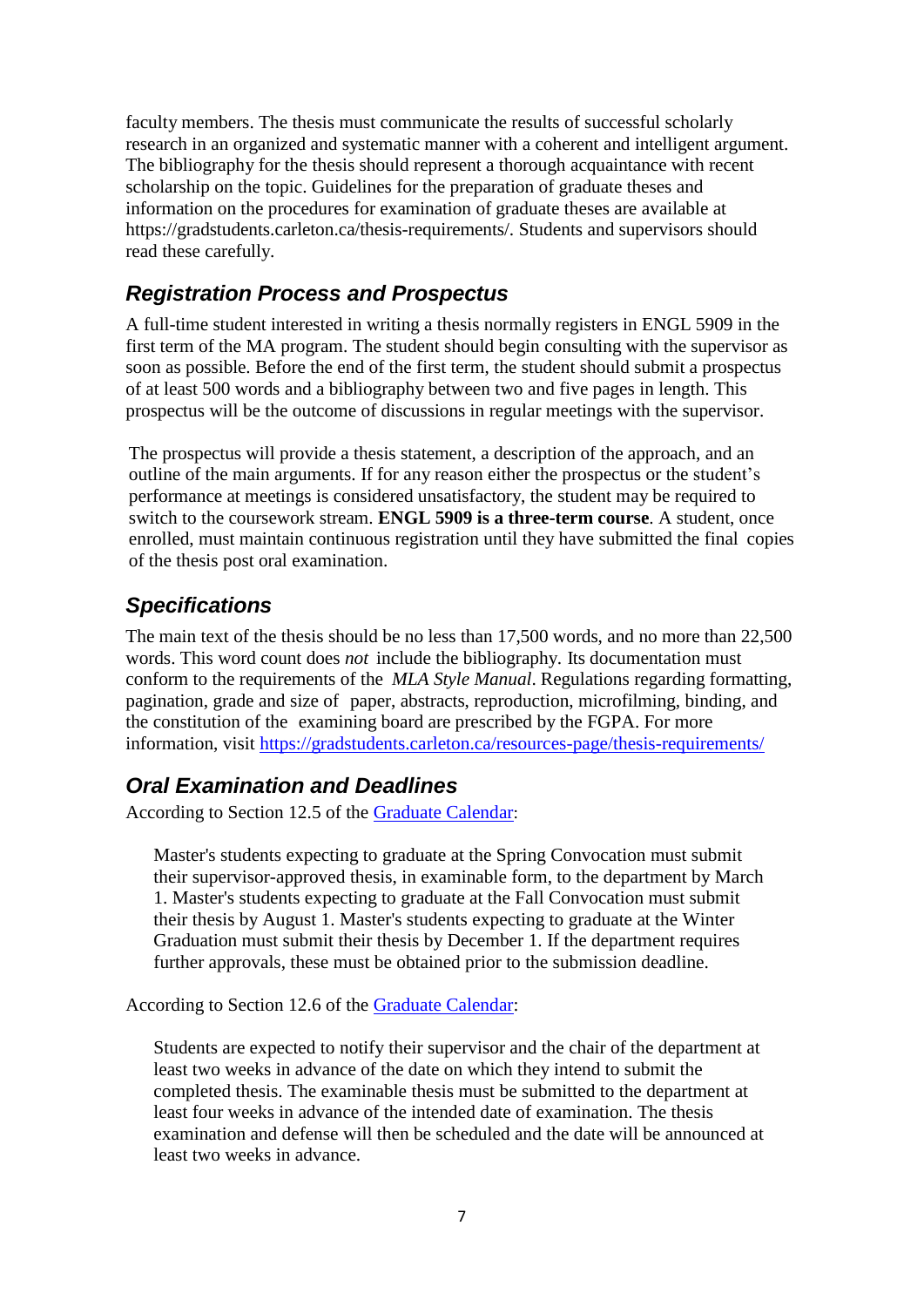Please consult the [Thesis Examination Policy](https://gradstudents.carleton.ca/wp-content/uploads/Thesis-Examination-Policy.pdf) for more information.

For information on thesis requirements, visit [https://gradstudents.carleton.ca/resources](https://gradstudents.carleton.ca/resources-page/thesis-requirements/thesis-forms-templates-policies/)[page/thesis-requirements/thesis-forms-templates-policies/](https://gradstudents.carleton.ca/resources-page/thesis-requirements/thesis-forms-templates-policies/)

Please contact the Graduate Administrator with any questions.

## <span id="page-10-1"></span><span id="page-10-0"></span>**SUPERVISION: ENGL 5808 OR ENGL 5909** *Finding a Supervisor*

It is never too early to begin thinking about a supervisor for your research essay or thesis. First, it is necessary to have a field in place and to have in mind a topic, if not an argument or guiding principle to your research. Individual faculty members are valuable resources that can help a student explore possible ideas, even if they do not eventually become the student's supervisor. There is no formal way of approaching a potential supervisor. However, it is incumbent upon the student to initiate contact by asking a faculty member in person or by email. The Graduate Supervisor can recommend to the student suitable supervisors. For ENGL 5908, all arrangements are "informal" until the Graduate Supervisor has received a signed proposal form, accompanied by a research proposal that the essay's supervisor has read and approved.

## <span id="page-10-2"></span>*What a Student Can Expect of a Supervisor*

The student can expect from the supervisor scholarly guidance throughout the stages of researching and composing the essay or thesis. The supervisor can assist in selecting and planning a manageable research topic, because they should be either familiar with the specific topic or willing to acquire that familiarity. The student should not hesitate to arrange meetings through email or in person. A supervisor will make himself or herself available for consultation about the project: depending upon the research itself and particularly on the student's stage of work, meetings may take place once a week or once a month. A supervisor must consult with the Graduate Supervisor or student about continuity of supervision before leaving for an extended period of time. Overall, supervisors should respond expeditiously, thoroughly, and constructively to drafts of the student's writing. But in approving the complete paper or thesis examination, the supervisor does not in any way commit the department to accepting the paper. After the examination, the student can expect the supervisor to advise him or her about any compositional changes required by the examiners.

## <span id="page-10-3"></span>*What a Supervisor Can Expect of a Student*

The supervisor can expect from the student a commitment to designing and implementing the research project. In order to keep on track, the student should develop a plan for all the stages of the project. It is the student's responsibility to meet with the supervisor when requested and report fully and regularly on the progress of the research. The student should be sensitive to the fact that the supervisor's other teaching, research, and administrative duties may take precedence over immediate consultation on the project.

The student must maintain a reliable and current address, phone number, and email address. It is the student's responsibility to maintain registration in the program and to keep any necessary visas and immigration documents up to date. In the case of ENGL 5909, a thesis student must meet the requirements of the university, the FGPA, and the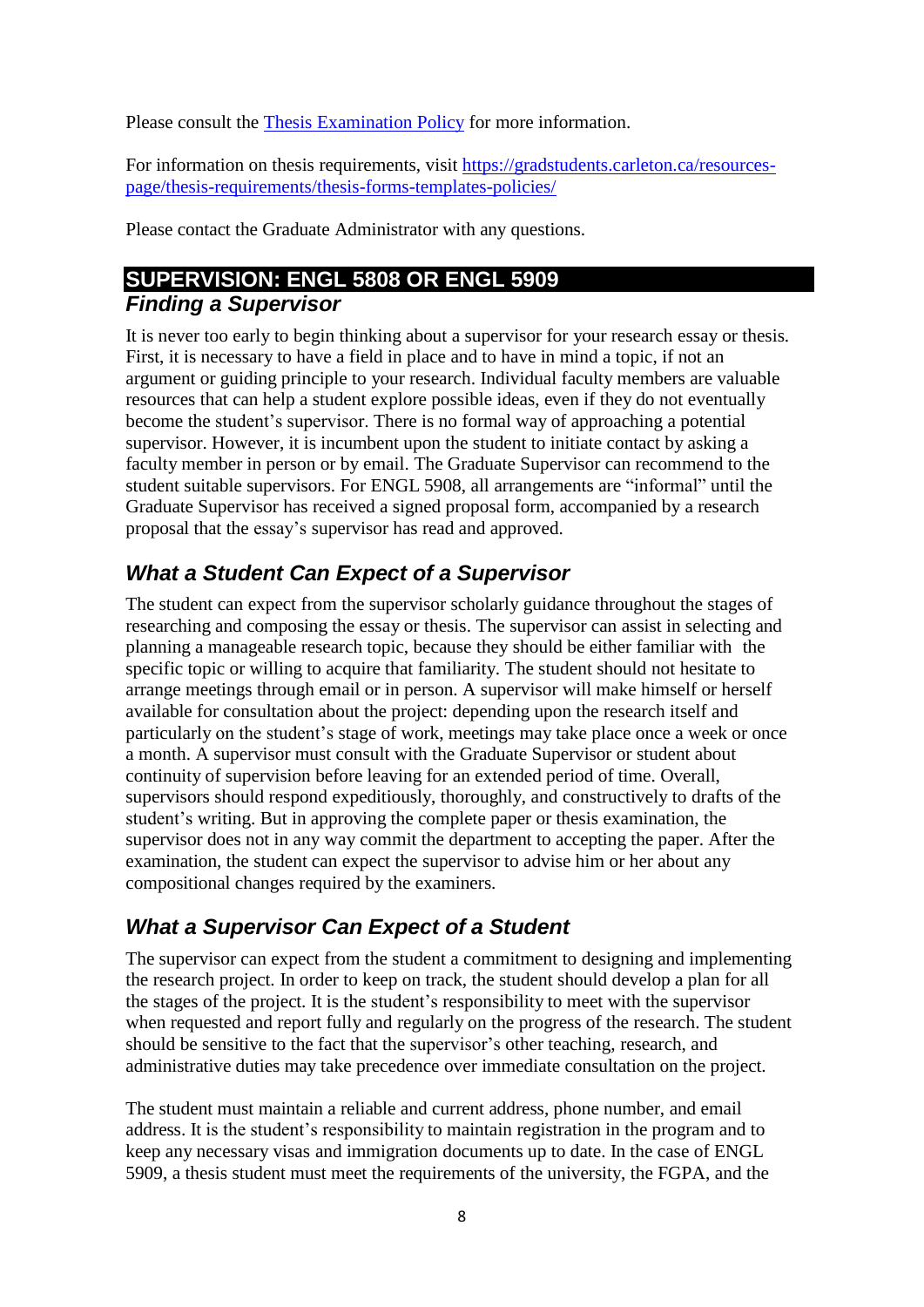English department, paying close attention to deadlines and thesis style. Given that they have gone to the trouble of providing feedback, the supervisor can expect the student to consider thoughtfully and respond energetically to all advice and criticism.

# <span id="page-11-0"></span>**STUDENT EXPERIENCE**

## <span id="page-11-1"></span>*Communication and Important Information*

Please consult the departmental website for relevant news and events. Graduate Students are responsible for keeping up-to-date on information pertaining to [CUPE 4600](https://www.cupe4600.ca/) and the [GSA.](https://gsacarleton.ca/)

The MyCarleton Portal is a one-stop shop for access to important information and multiple services that students, faculty, staff and other members of the University community use frequently. You can access Brightspace (formerly cuLearn), cmail (Carleton student email account), Carleton Central, and more.

The Department will communicate with graduate students through their cmail account. It is the responsibility of each student to check their MyCarleton and cmail accounts and visit the departmental website, regularly.

## <span id="page-11-2"></span>*BABEL: Graduate Student Reading Group*

Organized by a faculty member from the English department, the graduate student reading group has a number of purposes. First, it is intended to expand the students' theoretical knowledge of literature in directions not covered by coursework. Second, it will enable graduate students from all years of the program to get to know one another. Third, it allows students to draw upon the expertise of faculty members who can suggest texts and provide guidance from time to time. During the first few weeks of classes, an assigned faculty member will arrange a meeting with the graduate students to forge a reading list, a format, and meeting times.

## <span id="page-11-3"></span>*Educational Development Centre*

The Educational Development Centre is dedicated to the support of teaching excellence at Carleton University. The EDC's goal is "to provide a comprehensive range of technological and pedagogical teaching tools and resources to faculty, instructors, and Teaching Assistants in order to ensure an exceptional learning experience for students in the classroom and beyond." As a TA, you can attend seminars and workshops on both classroom technology (Brightspace, PowerPoint, and web design) and teaching practice (marking essays, teaching critical writing skills, office hours, teaching to a global classroom, discouraging plagiarism, grading and feedback). For more information, visit <https://carleton.ca/edc/>

## <span id="page-11-5"></span><span id="page-11-4"></span>**INTERNATIONAL STUDENT INFORMATION** *Tuition Costs and Financial Assistance for International Students*

For the current international student tuition fees, please consult the Student Accounts Receivable website: <https://carleton.ca/studentaccounts/>

For information on financial assistance, visit [https://graduate.carleton.ca/financial](https://graduate.carleton.ca/financial-assistance/)[assistance/](https://graduate.carleton.ca/financial-assistance/)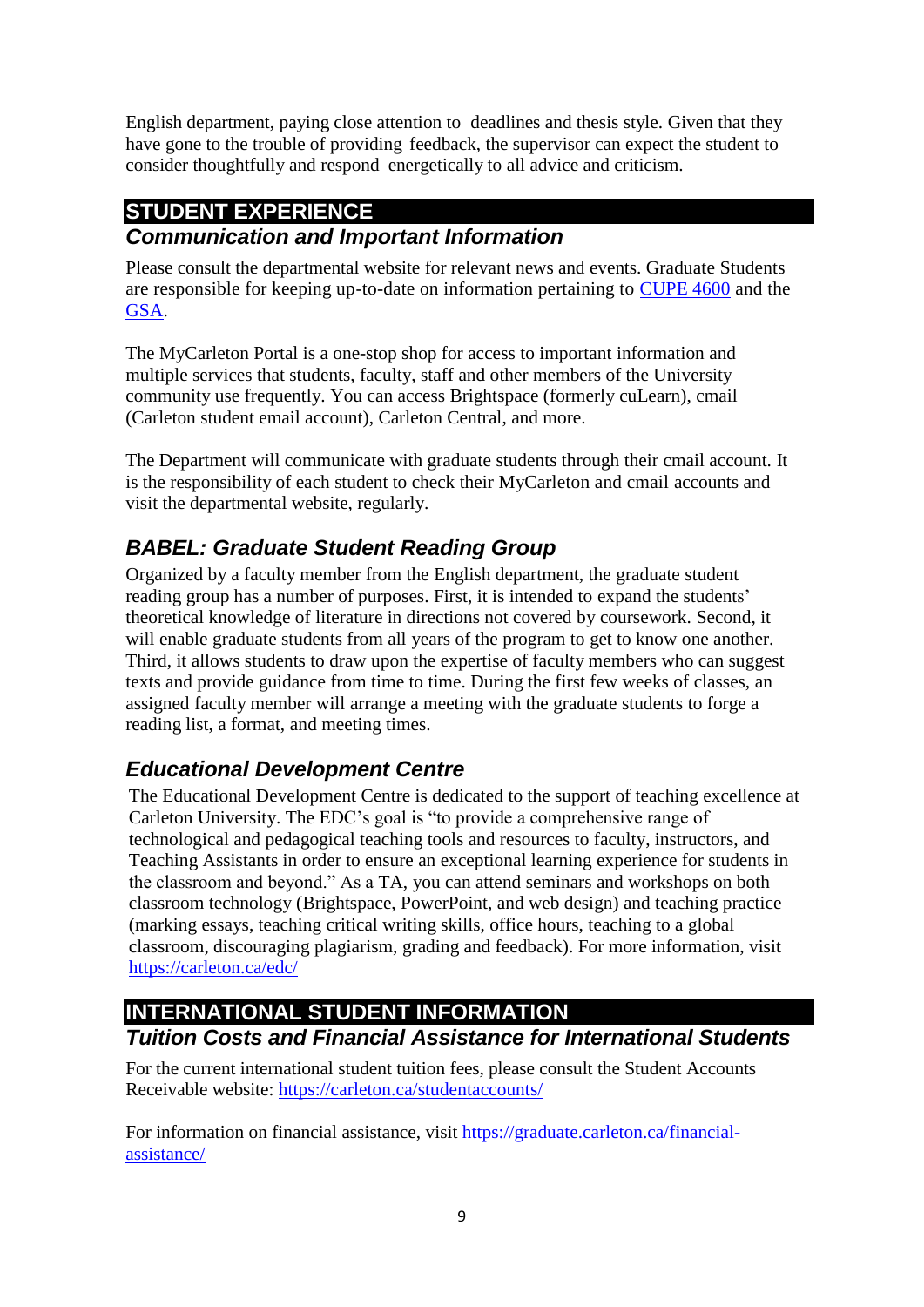## <span id="page-12-0"></span>*Immigration Information and Support*

For important information on studying and working in Canada, as an international student, visit [https://carleton.ca/isso/immigration-support-2/.](https://carleton.ca/isso/immigration-support-2/) You may also visit the International Student Services Office (ISSO) located at 128 University Centre or write to them at [isso@carleton.ca.](mailto:isso@carleton.ca)

## <span id="page-12-2"></span><span id="page-12-1"></span>**ADMINISTRATION** *Graduate Administrator*

The Graduate Administrator, whose office is on the 18<sup>th</sup> floor of Dunton Tower, administers the MA and PhD programs and liaises with the FGPA on behalf of the Department.

Please contact the Graduate Administrator if you have any questions about administrative matters including, but not limited to, application process, course registration, program requirements, awards applications, thesis defence, and your audit.

## <span id="page-12-3"></span>*Graduate Committee*

The governing body of the PhD program is the English department's Graduate Committee, which includes the Graduate Supervisor, the Chair of the department, and at least three other departmental members included in the core faculty. This is a standing committee of the Department; the Department ratifies its membership, annually. The Graduate Committee is responsible for overseeing the academic integrity of the program, admissions to the program, student audits and recommendations of suspension or withdrawal, and other related matters. With the final approval of the department, this committee will review and amend as necessary the PhD curriculum and program.

## <span id="page-12-4"></span>*Graduate Supervisor*

The Graduate Supervisor, whose office is in 1818 Dunton Tower, chairs the Graduate Committee and, along with the Graduate Administrator, administers the MA and PhD programs. If you have any questions about academic matters including but not limited to course selection, thesis/research topic and finding a thesis/research essay supervisor, please contact your Graduate Supervisor.

#### <span id="page-12-6"></span><span id="page-12-5"></span>**FINANCIAL ASSISTANCE** *Internal Funding*

The university offers various kinds of financial assistance, apart from the funding that you may have received upon being admitted into the program; for example, there are awards for academic merit, scholarships for particular areas of research, and bursaries for financial need. Most of these awards require a formal application from students to the Department of English in mid-September.

For more information, visit [https://gradstudents.carleton.ca/awards-and-funding/internal](https://gradstudents.carleton.ca/awards-and-funding/internal-awards/)[awards/.](https://gradstudents.carleton.ca/awards-and-funding/internal-awards/)

## <span id="page-12-7"></span>*External Funding*

The department is committed to working with students as they apply for scholarships and fellowships, particularly [OGS](https://gradstudents.carleton.ca/awards-and-funding/external-awards/ogs/) and [SSHRC.](https://gradstudents.carleton.ca/awards-and-funding/external-awards/sshrc/) Every September the Graduate Supervisor will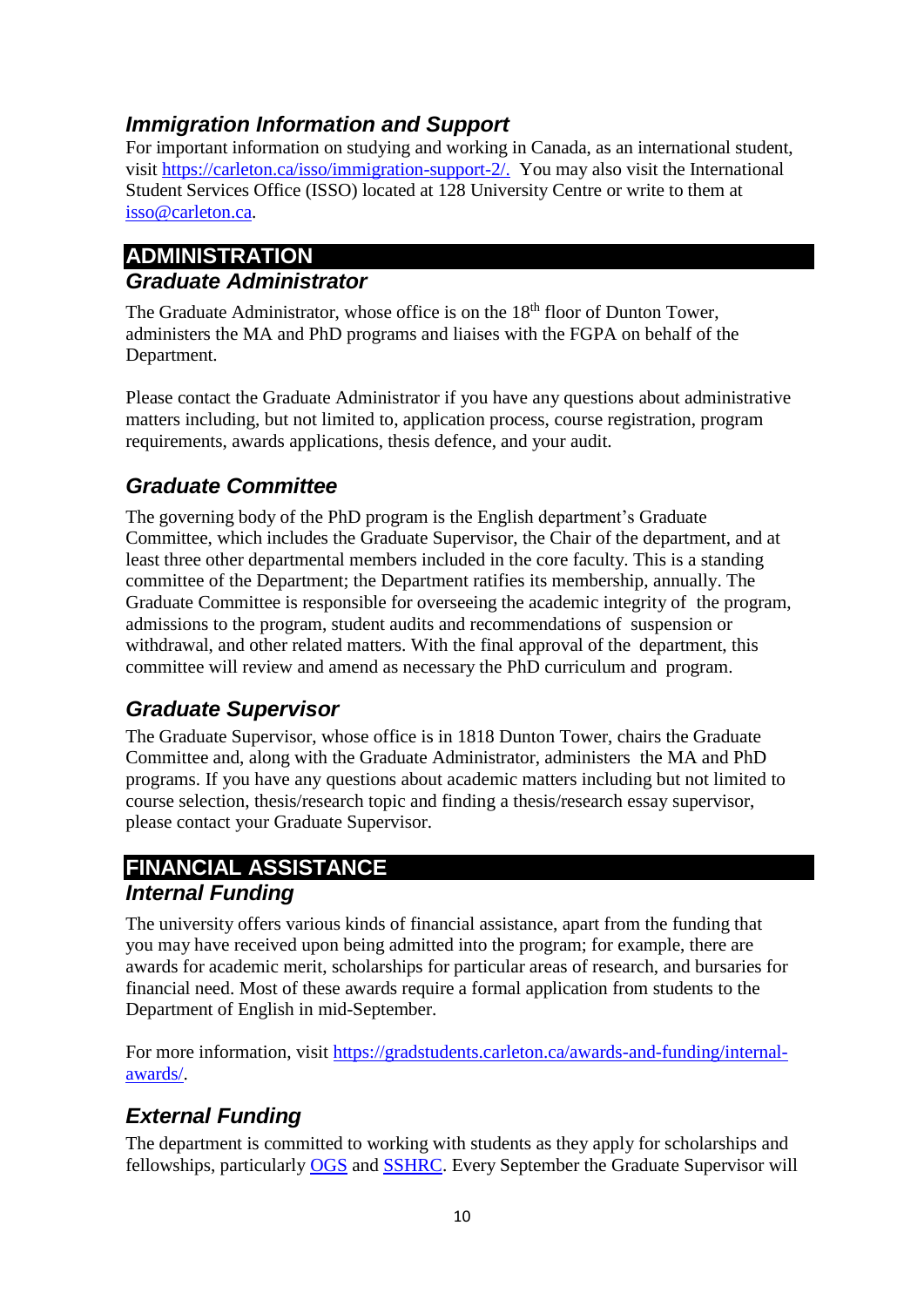ask each student to begin to draft an application so that at least one expert in the field can review it. The application process is an important dimension of scholarly life.

Applying for an OGS and SSHRC fellowship should be regarded as an integral academic practice by which a student's research is validated on a provincial and a national level and their career is advanced through the profession.

## <span id="page-13-0"></span>*Graduate Student Travel Grants*

Each year graduate students apply for conference travel funding. The application for the Graduate Student Travel/Research Bursary (GSTRB) is available in Carleton Central. Applications must be submitted at least a month in advance. Please contact the Graduate Administrator when you have submitted an application and/or if you have any questions. For information on the Graduate Student Travel. Research Bursary (GSTRB), visit <https://gradstudents.carleton.ca/awards-and-funding/internal-awards/>

Students may also contact the Graduate Students' Association (GSA) for information on their travel grant:<http://gsacarleton.ca/travel-grant/>

## <span id="page-13-2"></span><span id="page-13-1"></span>**LIBRARY AND COMPUTER RESOURCES** *Computer Facilities*

All graduate students at Carleton are provided with email accounts and access to a variety of online services and licensed software packages (including library databases, Brightspace course management software, web-based course calendars, scheduling software, class discussion lists, etc.) through the University's MyCarleton portal. MyCarleton also provides the main channel through which students receive departmental, faculty or University-wide announcements.

Student computer accounts provide access to the campus Standard Disk Image, which includes both office applications and course-related software, including electronic mail facilities, internet, statistical software packages, word processors [e.g., WordPerfect, MS Office, PDF Creator], scientific graphics, computer language compilers, and a rich mathematical software library.

The newly renovated Department of English e-Lab (DT 1805) was created for the exclusive use of our graduate students. This facility has Apple desktops, internet access, large flat screens, a whiteboard, and comfortable, moveable furniture to facilitate group work.

## <span id="page-13-3"></span>*Ottawa's Libraries*

Carleton's main library, the [MacOdrum](https://library.carleton.ca/) Library, has significant holdings in the major subject areas related to the MA program in English literature. Students also have borrowing privileges at the University of Ottawa's [Morisset](https://biblio.uottawa.ca/en) Library, whose holdings complement those at Carleton's MacOdrum Library. Students have access to the public library system too. Students also benefit from the fact that Ottawa is home to various public and private sector research institutes, media outlets, and cultural agencies, including the National Library and the [Jean-Léon](https://ustpaul.ca/jean-leon-allie-omi-library.php) Allie Library at St. Paul's University.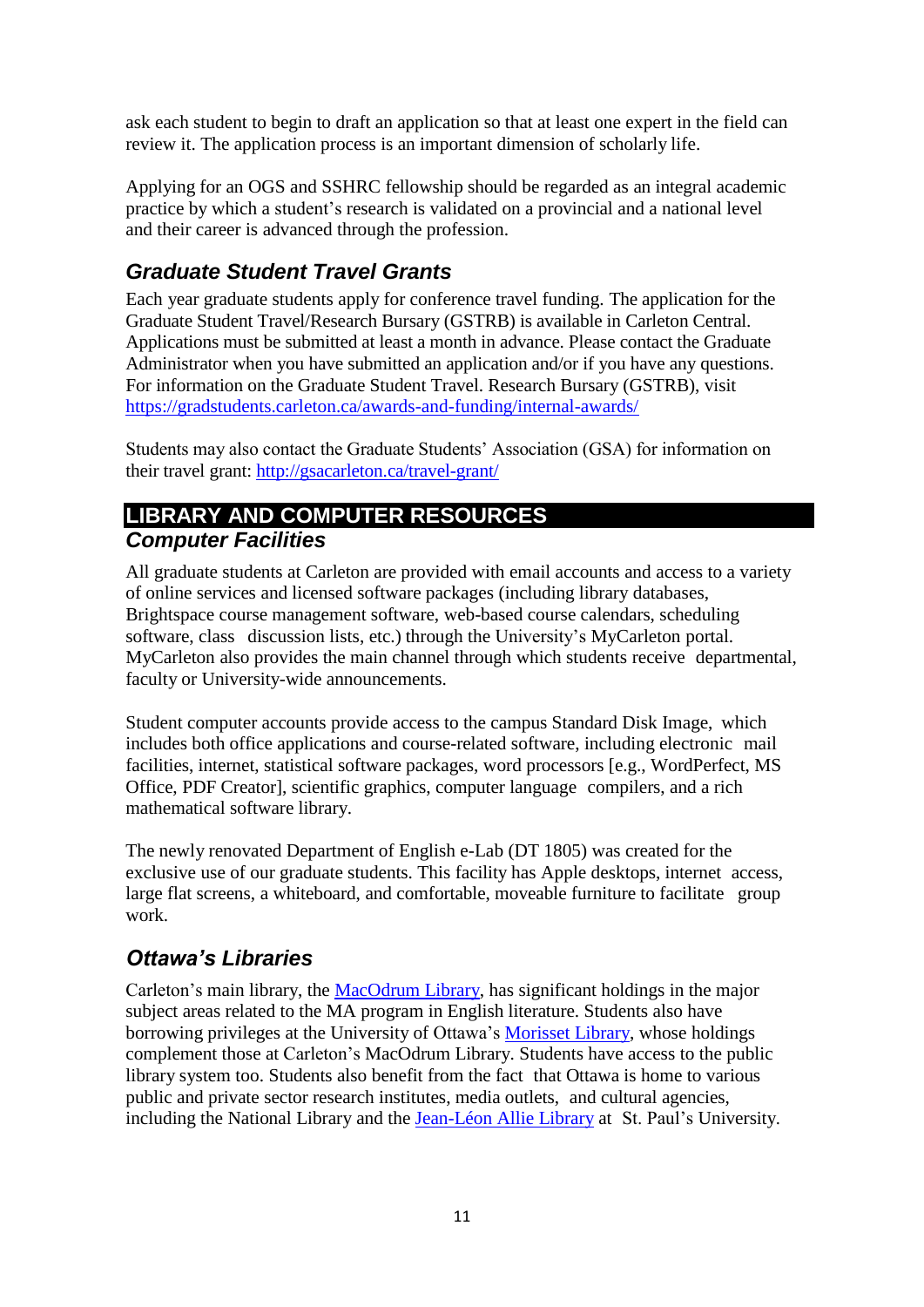## <span id="page-14-0"></span>*MacOdrum Library*

MacOdrum Library serves all disciplines at Carleton University. Its services include:

- borrowing of physical resources
- electronic access to digital resources
- graduate study area with assigned carrels or desks on the fifth floor
- printing on each floor
- specialized in-library resource collections such as Archives and Research Resources, Maps, GIS and Data sources
- resources for students with disabilities in the New Sun Joy Maclaren Adaptive Technology Centre,
- fully-appointed workstations
- wireless access on all floors
- IT help on the fourth floor
- in-person, telephone, chat, or email research help
- writing help from the Carleton Student Success Centre on the fourth floor

Not all resources desired by students may be found in Carleton's library. In this case, students may borrow from other local libraries or from other Canadian university libraries. As well, students may request materials via Interlibrary Loan, using RACER. More about these and other services can be found on the Library's web site: [https://library.carleton.ca](https://library.carleton.ca/)

For more information on Library services visit <https://library.carleton.ca/services/services-graduate-students>

The subject guide for English Language and Literature (link below) highlights resources of interest to English students. In particular, consult the section entitled Databases, for subject-specific journal articles search engines and repositories. [https://library.carleton.ca/research/subject-guides/english-language-and-literature](https://library.carleton.ca/research/subject-guides/english-language-and-literature-detailed-guide)[detailed-guide](https://library.carleton.ca/research/subject-guides/english-language-and-literature-detailed-guide)

For the list of subject specialists visit<https://library.carleton.ca/services/research-help>

Students are encouraged to contact the subject for an appointment to develop search skills, to request the purchase of materials, or to receive advice on appropriate resources to choose*.*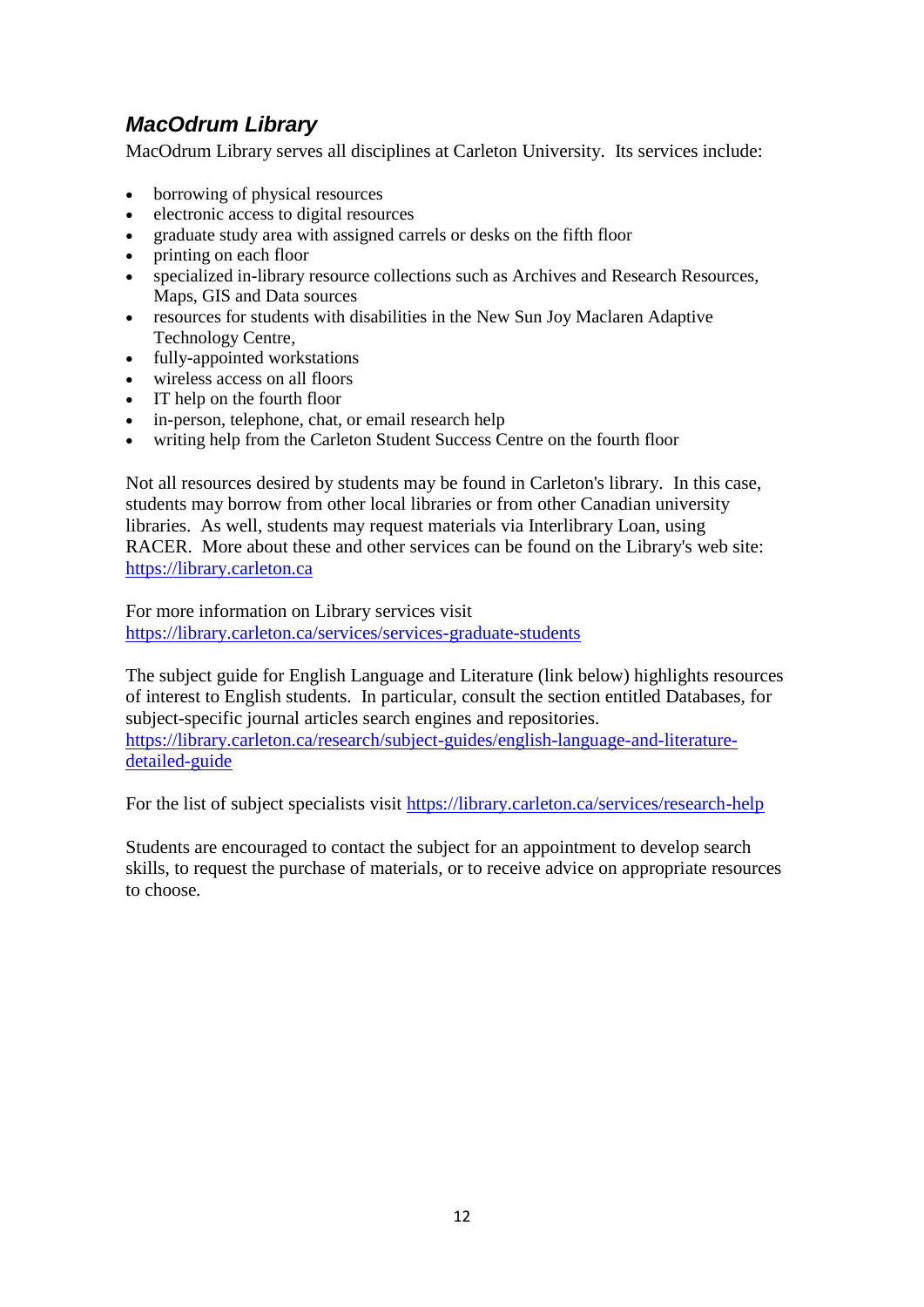## **FACULTY RESEARCH PROFILES**

<span id="page-15-0"></span>

| Faculty<br><b>Member</b> | <b>Historical</b><br>Period              | <b>Culture and</b><br>Geography               | <b>Theory and Critical</b><br>Approach                                                   |
|--------------------------|------------------------------------------|-----------------------------------------------|------------------------------------------------------------------------------------------|
| <b>Adam Barrows</b>      | 20 <sup>th</sup> Century                 | <b>Britain</b>                                | Modernism, Postcolonialism                                                               |
| Donald Beecher           | Renaissance                              | England,<br>France, Italy                     | Cognitive Theory; History<br>of Ideas; Narratology;<br>Textual Editing and<br>Publishing |
| Siobhain Bly Calkin      | Medieval                                 | England                                       | New Philology; New<br>Historicism;<br>Postcolonialism                                    |
| Sarah Brouillette        | $20^{th} - 21^{st}$<br>Century           | Britain, Ireland                              | Postcolonialism; Book<br>History; Literary and<br><b>Cultural Theory</b>                 |
| Sarah Casteel            | $20^{th} - 21^{st}$<br>Century           | The Americas                                  | Transnationalism;<br>Hemispheric American<br><b>Studies</b>                              |
| <b>Travis DeCook</b>     | Renaissance                              | England                                       | Intellectual History;<br><b>Cultural Theory</b>                                          |
| Dana Dragunoiu           | $20^{th} - 21^{st}$<br>Century           | United States, Britain,<br>Europe, and Russia | <b>Intellectual History</b>                                                              |
| Brian Greenspan          | $20^{th} - 21^{st}$<br>Century           | United States,<br>Australia                   | Digital Humanities; Utopia<br>Studies; Subcultural                                       |
| Jennifer Henderson       | $19^{th} - 20^{th}$<br>Century           | Canada                                        | Cultural Theory; Gender<br><b>Studies</b>                                                |
| Sara Jamieson            | $19^{th} - 20^{th}$<br>Century           | Canada                                        | Aging Theory                                                                             |
| <b>Brian Johnson</b>     | $20^{th} - 21^{st}$<br>Century           | Canada                                        | Literary Theory; Cultural<br>Theory                                                      |
| Paul Keen                | 18 <sup>th</sup> Century,<br>Romanticism | <b>Britain</b>                                | Literary Theory; Cultural<br>History                                                     |
| Barbara Leckie           | 19th-Century                             | <b>Britain</b>                                | Cultural Theory;<br>Architecture and Print<br>Culture                                    |
| <b>Jody Mason</b>        | $20^{th} - 21^{st}$<br>Century           | Canada                                        | Cultural Theory; Neo-<br>Marxism; Postcolonialism                                        |
| Jodie Medd               | $20th$ Century                           | <b>Britain</b>                                | Lesbian and Gay Studies                                                                  |
| Julie Murray             | 18 <sup>th</sup> Century                 | <b>Britain</b>                                | <b>Cultural Theory</b>                                                                   |
| <b>Stuart Murray</b>     | $20^{th} - 21^{st}$<br>Century           | Western Europe and<br>North America           | Rhetorical Theory and<br>Criticism; Cultural Theory                                      |
| Franny Nudelman          | $19^{th} - 20^{th}$<br>Century           | <b>United States</b>                          | <b>Cultural Studies</b>                                                                  |
| <b>Robin Norris</b>      | Anglo-Saxon,<br>Early Medieval           | Anglo-Saxon<br>England                        | Gender; Subjectivity;<br>Genre and Translation;<br>Historical Linguistics;               |

Philology